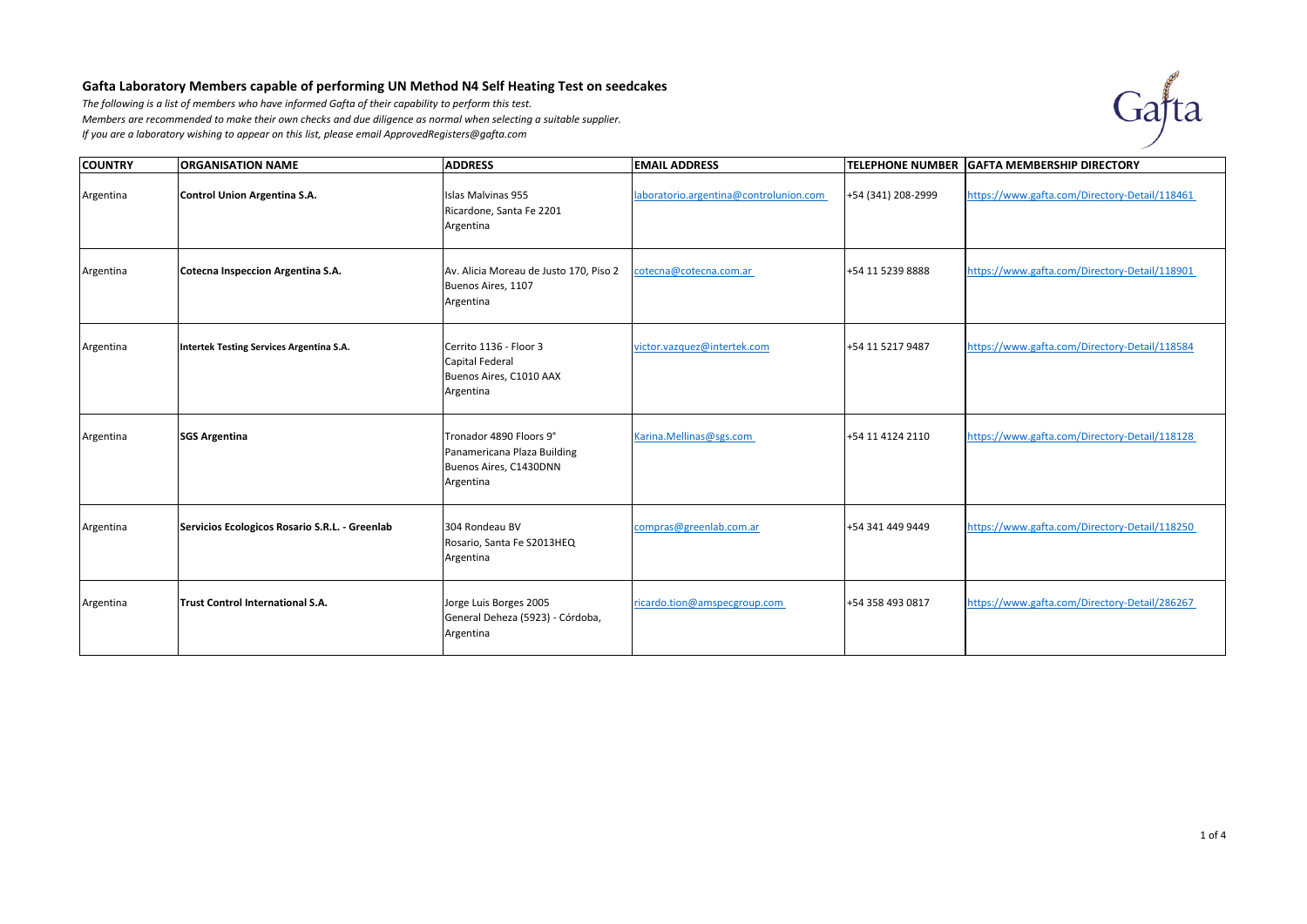| <b>Brazil</b> | Bureau Veritas do Brasil Inspecoes Ltda              | Av. Senador Feijo, 733<br>Vila Matias<br>Santos<br>Sao Paulo, 11015 505<br><b>Brazil</b>                   | juliana.silva@bureauveritas.com  | +55 13 3226 6600 | https://www.gafta.com/Directory-Detail/119941  |
|---------------|------------------------------------------------------|------------------------------------------------------------------------------------------------------------|----------------------------------|------------------|------------------------------------------------|
| <b>Brazil</b> | Schutter do Brasil Ltda                              | Rua Caramuru 380<br>Centro<br>Rio Grande - RS, 962 11500<br><b>Brazil</b>                                  | juliana.silva@bureauveritas.com  | +55 53 3235 1354 | https://www.gafta.com/Directory-Detail/196579  |
| <b>Brazil</b> | <b>Schutter do Brasil Ltda</b>                       | Rua Comendador Correa Junior, 444<br>Centro CEP<br>Paranagua, 83.203 560<br>Brazil                         | juliana.silva@bureauveritas.com  | +55 11 5908 2024 | https://www.gafta.com/Directory-Detail/118632  |
| <b>Brazil</b> | Control Quality Inspeções, Analises e Serviços Ltda. | Rua Batista Pereira, 158<br>158 Macuco<br>Santos-SP, 11015-100<br>Brazil                                   | jrlopes@controlquality.ch        | +55 13 3223 6494 | https://www.gafta.com/Directory-Detail/129752  |
| <b>Brazil</b> | Cotecna Servicos Ltda                                | Avenida Gabriel de Lara,<br>363, Leblon<br>Paranagua/PR, 83221-370<br>Brazil                               | simone.silva@cotecna.com.br      | +55 11 3383 1800 | https://www.gafta.com/Directory-Detail/118714  |
| <b>Brazil</b> | <b>Cotecna Servicos Ltda</b>                         | Rua Antonio Bento 142<br>Santos, 11.075-260<br>Brazil                                                      | simone.silva@cotecna.com.br      | +55 1321047605   | https://www.gafta.com/Directory-Detail/1000079 |
| <b>Brazil</b> | Intecso                                              | Deputado Heitor Alencar<br>Furtado Street, 3415 - 3nd floor<br>Curitiba,<br>81200-528<br><b>Brazil</b>     | carlos@intecso.com.br            | +55 41 3019 4002 | https://www.gafta.com/Directory-Detail/238267  |
| <b>Brazil</b> | <b>Superinspect Ltda</b>                             | Av. das Américas<br>3434 - Bloco 2 Sala 207<br>Barra da Tijuca<br>Rio de Janeiro - RJ, 22640-102<br>Brazil | superinspect@superinspect.com.br | +55 21 3431 3401 | https://www.gafta.com/Directory-Detail/118240  |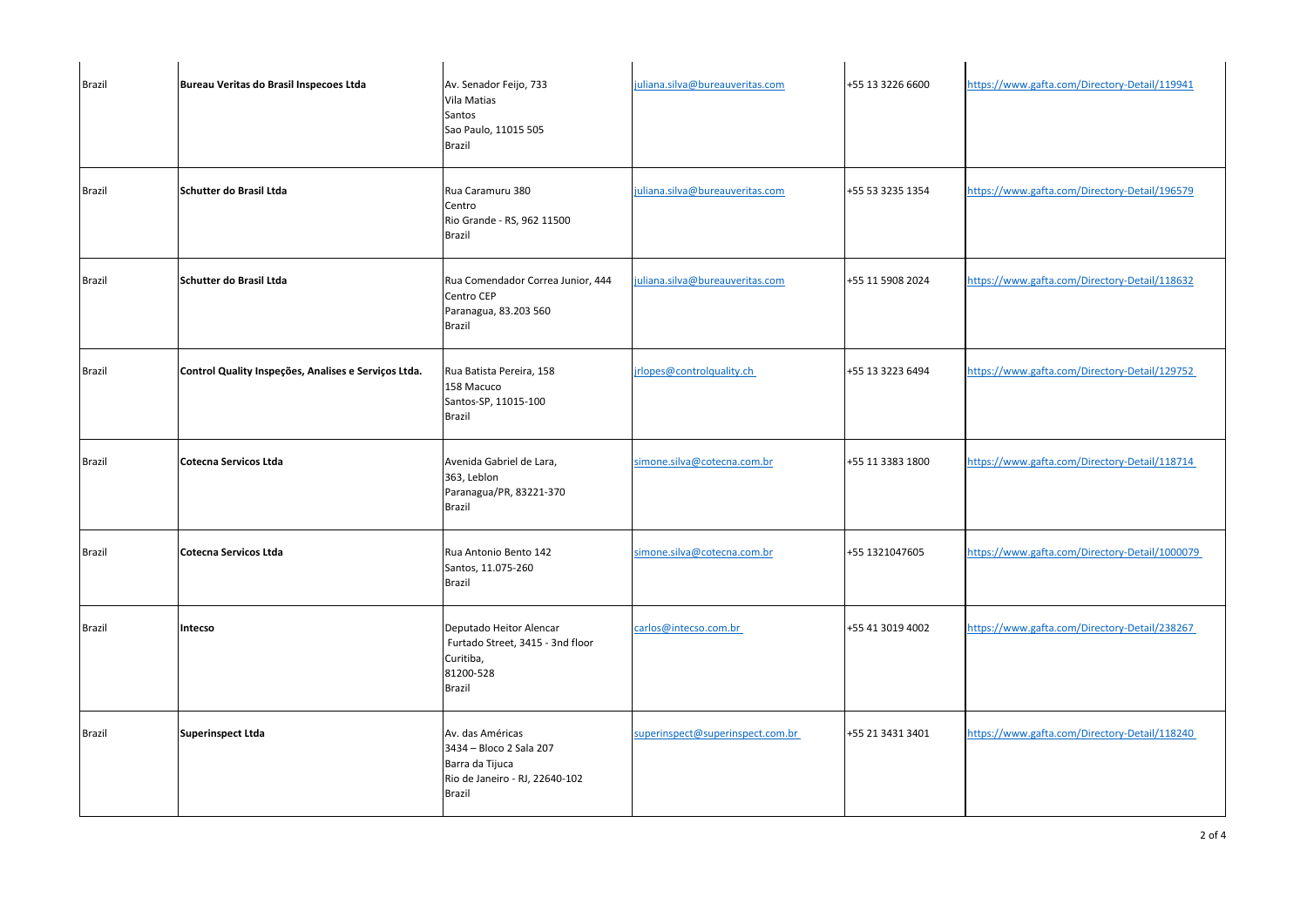| Estonia                   | <b>Inspectorate Estonia AS</b>                    | 5 Randveere Tee<br>Viimsi Vald<br>Harjumaa, Tallinn, 74001<br>Estonia                                                                 | lab@inspectorate.ee             | +372 6 055 979   | https://www.gafta.com/Directory-Detail/118626  |
|---------------------------|---------------------------------------------------|---------------------------------------------------------------------------------------------------------------------------------------|---------------------------------|------------------|------------------------------------------------|
| India                     | <b>Quality Services &amp; Solutions (Gujarat)</b> | Plot No. 74, Sector - 11<br>GIDC Heavy Industrial Area,<br>Behind Bhagwati Weighbridge<br>Gandhidham - Kutch, Gujarat 370201<br>India | lab kandla@qssindia.com         | +91-2836-236373  | https://www.gafta.com/Directory-Detail/119135  |
| Latvia                    | <b>SIA Cotecna Inspection Baltics</b>             | Ilzenes street 2<br>Riga, LV1005<br>Latvia                                                                                            | nikita.samograns@cotecna.com    | +371 28371724    | https://www.gafta.com/Directory-Detail/1198810 |
| Malaysia                  | Bio Synergy Laboratories Sdn. Bhd.                | Lot 1109<br>Mukim Malau<br>Daerah Kubang Pasu<br>Jitra, Kedah Darul Aman, 06000<br>Malaysia                                           | hckhoo@biosynergy.com.my        | +604 9161288     | https://www.gafta.com/Directory-Detail/196578  |
| Romania                   | Cotecna Romania SRL                               | 2,1 Decembrie 1918,<br>Constanta, 9000176<br>Romania                                                                                  | office@cotecna.ro               | +40 241 61 23 62 | https://www.gafta.com/Directory-Detail/118755  |
| <b>Russian Federation</b> | <b>Cotecna Inspection (Vostok) Ltd</b>            | 1-G, Mira str., 2 floor<br>Novorossiysk, 353900<br><b>Russian Federation</b>                                                          | cotecna.novorossiysk@cotecna.ru | +7 8617 72 45 74 | https://www.gafta.com/Directory-Detail/121560  |
| <b>Russian Federation</b> | <b>Cotecna Inspection (Vostok) Ltd</b>            | 26B, 1-Lugovaya str.<br>2nd floor<br>Rostov-on-Don, 344002<br><b>Russian Federation</b>                                               | cotecna.rostov@cotecna.ru       | +7 863 246 73 00 | https://www.gafta.com/Directory-Detail/118710  |
| <b>Russian Federation</b> | <b>SGS Agri Laboratory</b>                        | 2 "E" Shosseynaya Street<br>Rostov-on-Don, 344002<br><b>Russian Federation</b>                                                        | andrew.tolcheev@sgs.com         | +7 863 30 30 375 | https://www.gafta.com/Directory-Detail/118565  |